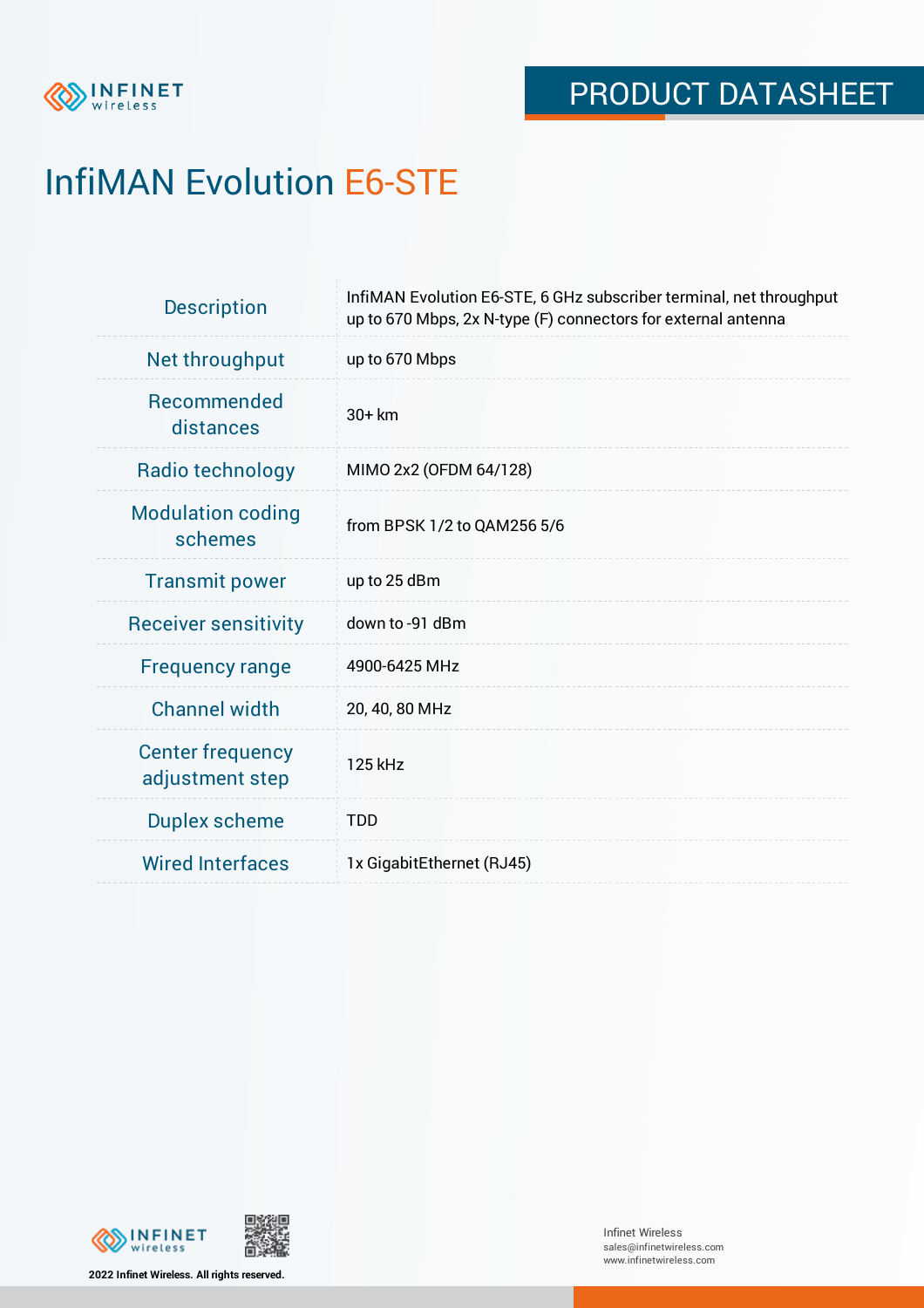

# InfiMAN Evolution E6-STE

| Consumption                | up to 15 W                                                                                                                                                                                                                                                                                                    |                      |                 |  |  |
|----------------------------|---------------------------------------------------------------------------------------------------------------------------------------------------------------------------------------------------------------------------------------------------------------------------------------------------------------|----------------------|-----------------|--|--|
| <b>Power options</b>       | 90-240 VAC $\sim$ @ 50/60 Hz, ±4356 VDC                                                                                                                                                                                                                                                                       |                      |                 |  |  |
| <b>Outdoor Unit (ODU)</b>  | 180x190x86 mm, 1.2 kg                                                                                                                                                                                                                                                                                         |                      |                 |  |  |
|                            |                                                                                                                                                                                                                                                                                                               |                      |                 |  |  |
| <b>Part Number Options</b> | Prefix                                                                                                                                                                                                                                                                                                        | Freq.<br><b>Band</b> | Capacity        |  |  |
|                            | $\cal E$                                                                                                                                                                                                                                                                                                      | 6                    | 20<br>50<br>670 |  |  |
| <b>Part Number Example</b> | E6-STE/06300 50                                                                                                                                                                                                                                                                                               |                      |                 |  |  |
| <b>Packing List</b>        | - Outdoor unit E6-STE - 1 pcs.<br>- Power Supply IDU-CPE-G(24W) - 1 pcs.<br>- Power Cord - 1 pcs.<br>- Cable Gland - 1 pcs.<br>- Standard RJ-45 connector - 1 pcs.<br>- Shielded RJ-45 connector - 1 pcs.<br>- RJ-45 Plug Cap - 1 pcs.<br>- MONT-KIT-85 Mounting kit - 1 pcs.<br>- Quick Start Guide - 1 pcs. |                      |                 |  |  |



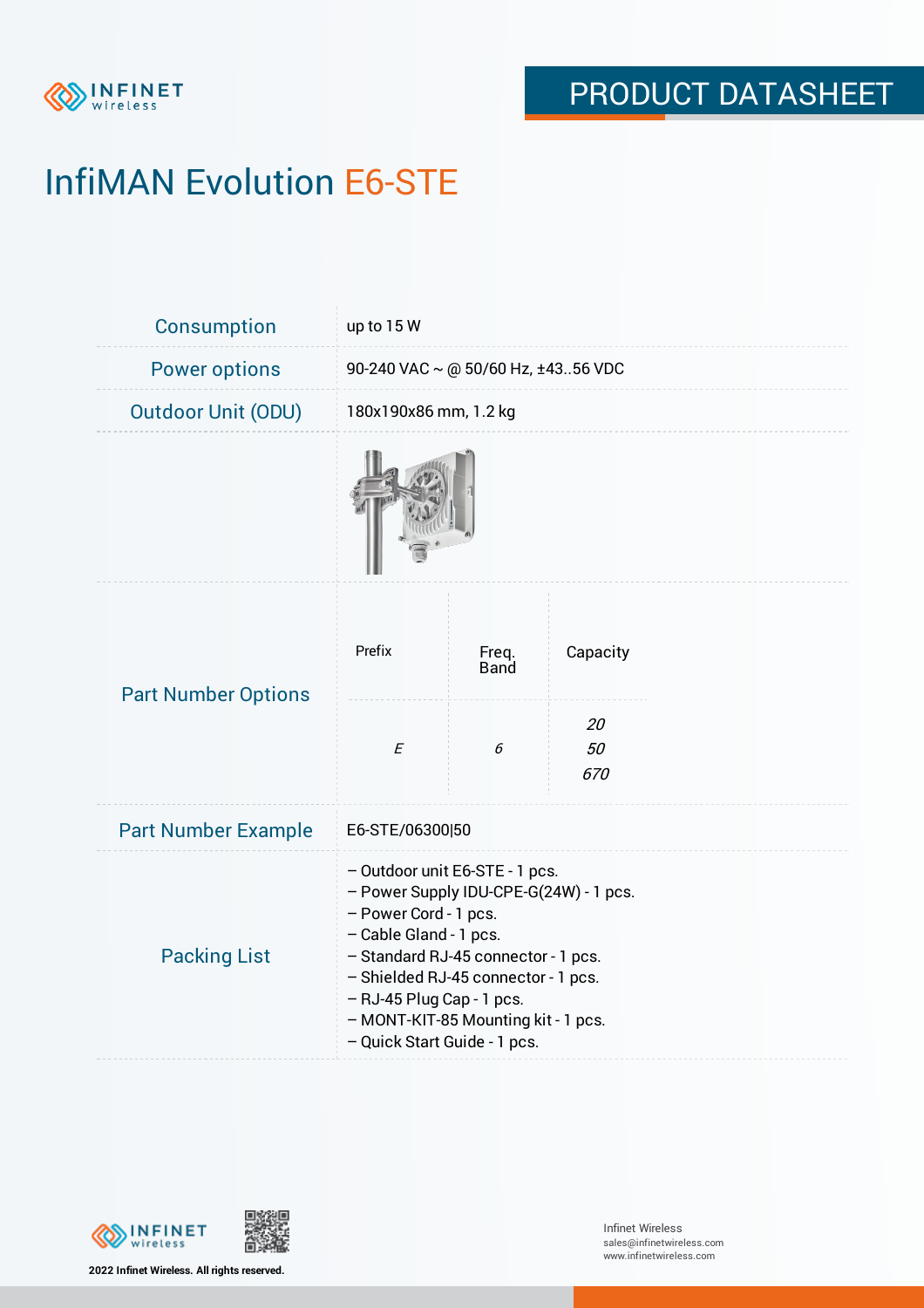

## PRODUCT DATASHEET

## InfiMAN Evolution E6-STE

### Features

#### **RADIO**

- **Voice/RTP Aware Superpacketing**
- **DFS**
- **Automatic Bitrate Control** Þ
- Þ **Automatic Transmit Power Control**
- Þ **Automatic Distance Learning**
- Þ **Channel Time Adjustment**
- Þ **Spectrum Analyzer mode**
- Þ **Channel testing tools**

### **NETWORKING**

- **Ethernet-over-IP and IP-over-IP tunneling**
- Þ **ARP protocol support**
- **MAC/IP filtering** Þ
- **Full-fledged 2nd layer switch**
- Þ **RIPv2 / OSPFv2 /static routing**
- ٠ **L2/L3 Firewall**
- × **NAT (multipool, H.323-aware)**
- **DHCP client/server/relay**

### **MANAGEMENT FEATURES**

- **Various Management Protocols: HTTP, HTTPS, SSH, Telnet, SNMP v1/2c/3 (MIB-II and proprietary MIBs)**
- **Graphical User Interface**
- **LED Indication: power status, wireless and wired link status, signal level**
- **Antenna alignment tool**
- ٠ **Automatic software update**
- **Online monitoring with proprietary EMS InfiMONITOR.**

### **QUALITY-OF-SERVICE**

- **17 priority queues**
- **IEEE 802.1p support**
- **IP TOS / DiffServ support**
- ٠ **Full voice support**
- **Traffic limiting (absolute, relative, mixed)** ٠
- **Traffic redirection**